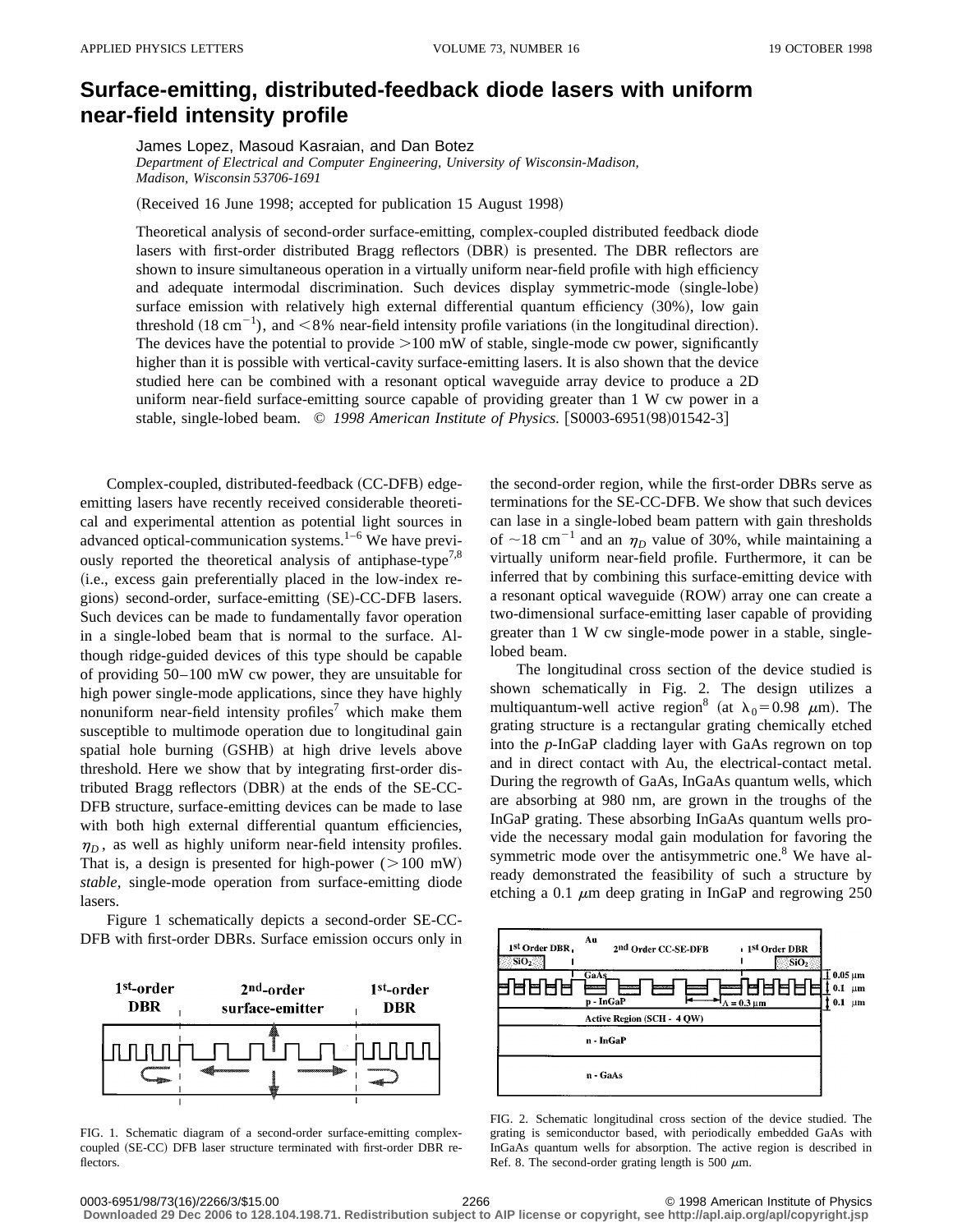Å GaAs/150 Å InGaAs/1100 Å GaAs over the grating. Transmission electron microscopy photographs show that 100–150 Å thick InGaAs quantum wells are curved but well defined in the troughs of the InGaP grating. Furthermore, the upper layer of GaAs planarizes at  $\sim 0.05 \mu$ m above the grating peaks, thus providing a flat reflecting surface, upon metallization with Au, that insures effective collection of all light outcoupled by the grating. The second-order SE-CC-DFB is terminated with first-order DBRs. Combinations of first- and second-order gratings have been previously reported,<sup>9</sup> with first-order DBRs used for laser oscillation and a second-order grating used as a passive outcoupler. Such a combination can be fabricated in a one-step process using direct–write *e*-beam<sup>9</sup> or x-ray lithography. Saturation of the absorbing regions at high drive levels is not of concern for two reasons:  $(1)$  the quantum-well absorber is curved and in close proximity  $(0.05-0.1 \mu m)$  to the metal contact, thus allowing for easy replacement of the carriers used in absorption; and  $(2)$  other designs<sup>7,8</sup> involve metal gratings which by their nature are nonsaturable absorbers.

For the case where no first-order DBR reflectors are present, the numerical method developed by Noll and Macomber<sup>10</sup> was used to find the coupling coefficient,  $\kappa$  $=j\kappa_i+\kappa_g$ , where  $\kappa_i$  and  $\kappa_g$  are the gain and index coupling coefficients, respectively, for an infinitely long grating, and then the coupled-mode theory (CMT) was used to solve for the modes of a finite structure. The boundary conditions used for the CMT are found by assuming that no light is entering the grating longitudinally from either end. The analysis for the case when DBR reflectors are present is done the same way, only using different boundary conditions. The boundaries are assumed to be the two interfaces of the second- and first-order gratings. The amount of light entering at each second-order grating end is simply the amount of field at the end of the second-order grating multiplied by the field amplitude reflectivity of a DBR reflector,  $\rho$ . Because the active region and the absorbing grating extend into the DBR regions, there is absorption which limits the maximum achievable  $\rho$  value to  $\approx 80\% - 85\%$ .<sup>11</sup> Due to a large  $\Delta n$  value of  $1.4\times10^{-2}$  (i.e., strong coupling) relatively short DBR regions  $(70-100 \mu m)$  should be adequate.<sup>11</sup> Furthermore, the DBR regions will be pumped over half their lengths, resulting in a relatively small penalty  $(<10\%)$  in overall efficiency.

Before presenting the results of the analysis involving DBR reflectors, we should define the important parameters. The gain threshold is defined as

$$
g_{\text{th}} = \alpha_{\text{rad}} + \alpha_{\text{edge}} - \kappa_g f_{\text{st}},\tag{1}
$$

where  $\alpha_{rad}$  is the surface emission loss,  $\alpha_{edge}$  is the edge emission loss, and  $f_{st}$  is the relative depth of the standing wave pattern. $<sup>2</sup>$  The external differential quantum efficiency is</sup> defined as

$$
\eta_D = \frac{\alpha_{\text{rad}}}{g + \alpha_i},\tag{2}
$$

where  $\alpha_i$  is the internal cavity loss, which is assumed to be 3  $cm^{-1}$ . Finally we define a parameter we call "aspect ratio" characterizing the longitudinal near-field profile of the surface emission. The aspect ratio is defined as the near-field



FIG. 3. For the structure shown in Fig. 2: (a) Gain threshold,  $g_{th}$ , external differential quantum efficiency,  $\eta_D$ , and aspect ratio of the symmetric mode as a function of DBR amplitude reflectivity,  $\rho$ ; (b) near-field intensity profile of symmetric-mode surface emission for three values of  $\rho$ : 0,%, 50%, and 85%.

intensity at the center of the SE-CC-DFB divided by the near-field intensity at one end of the SE-CC-DFB (at the second-order/first-order grating interface). Thus, the aspect ratio quantifies the degree of nonuniformity of the near-field intensity profile — a large aspect ratio corresponds to a highly nonuniform near field while unity aspect ratio corresponds to a perfectly flat near-field intensity profile.

Figure  $3(a)$  is a graphical representation of the results of the calculation of the aforementioned parameters for the structure of Fig. 2, and for a surface-emitting grating length of 500  $\mu$ m. The graph shows, for the *symmetric* mode, how  $g_{th}$ ,  $\eta_D$ , and the aspect ratio vary as the DBR amplitude reflectivity  $\rho$  is varied from 0% to 95%. Most notable is how quickly the aspect ratio approaches the ideal value of 1. It is also notable that  $g_{th}$  and  $\eta_D$ vary relatively little with increasing  $\rho$ . Figure 3(b) shows the near-field intensity profiles for the cases when  $\rho=0\%$ ,  $\rho=50\%$ , and  $\rho=85\%$ . The reason why  $g_{th}$  and  $\eta_D$  vary so little with  $\rho$  can be seen from Fig. 3(b) and from Eqs. (1) and (2). The surface loss ( $\alpha_{rad}$ =6.5 cm<sup>-1</sup>) and the absorption loss  $(-\kappa_g f_{st} = 8.7 \text{cm}^{-1})$  in the second-order DFB region are independent of  $\rho$ . Only the edge loss varies with  $\rho$ . In the first case, when  $\rho=0$ , there is almost no field at the ends of the SE-CC-DFB, and so the edge loss is small ( $\alpha_{\text{edge}} = 2.8 \text{ cm}^{-1}$ ). In the case where  $\rho$  $=$  50%, the field at the edges and therefore the edge loss is larger ( $\alpha_{\text{edge}}$ =6.3 cm<sup>-1</sup>). This causes only a relatively small increase in  $g_{th}$  and decrease in  $\eta_D$ , since  $\alpha_{edge}$  is relatively small compared with  $\alpha_{rad} - \kappa_{g} f_{st}$ . Finally, when  $\rho = 85\%$ , the field at the edges is large, but since the amplitude reflectivity is high, most of the field is reflected back into the structure and therefore, again the edge losses are small  $(\alpha_{\text{edge}}=3.1 \text{ cm}^{-1})$ ; and  $g_{\text{th}}$  and  $\eta_D$  are back to what they were for  $\rho=0$ . The results show that one can drastically reduce the aspect ratio without paying a penalty in gain threshold or slope efficiency. That is, high near-field uniformity and high  $\eta_D$  are simultaneously achievable. However, it should be noted that phase mismatches at the second-order/

**Downloaded 29 Dec 2006 to 128.104.198.71. Redistribution subject to AIP license or copyright, see http://apl.aip.org/apl/copyright.jsp**